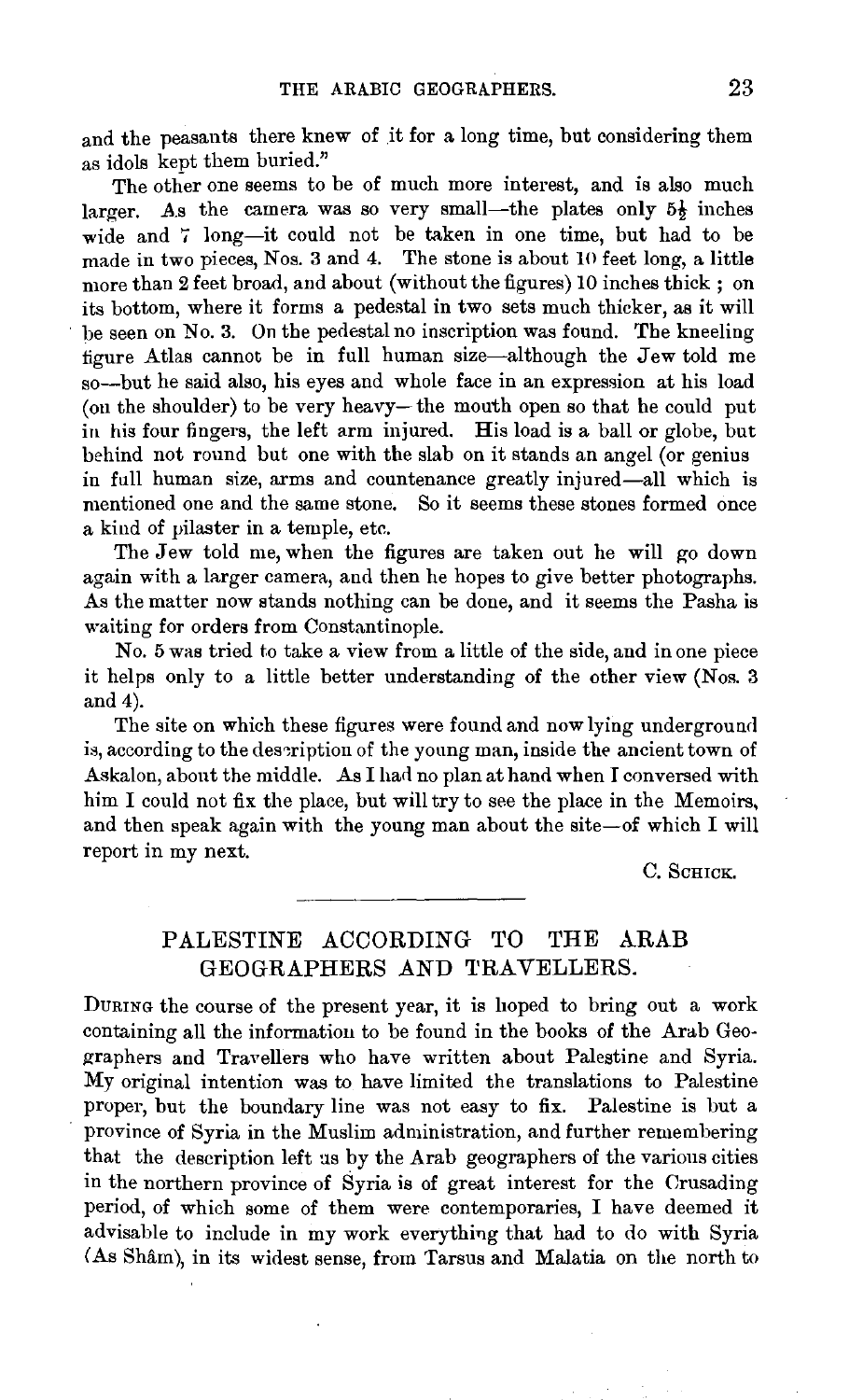Rafh and the Tih Desert on the south. The eastern and western limits are fixed naturally by the Mediterranean and the great sand-sea of the Arabian desert.

As is well known, the Muslims did not begin to write books till fully two centuries had elapsed after the Era of the Flight ; and our earliest geographer (who is, by the way, of Persian nationality) composed his book in the year 250 A.H., or about the middle of the ninth century A.D. From this period, however, down to the end of the fifteenth century of our reckoning, the names of authors follow each other at very short intervals, and we have over a score of writers, all Muslim, and nearly all writing in Arabic, who have undertaken to describe for us the various provinces of Syria and Palestine.

The accompanying list will give an idea of the mass of material that is available. It must, however, be premised, that in every case we have not to do with the result of personal observation and original information. The Arab writers plagiarised each from his predecessor to a very remarkable degree. Each tried to make his work as complete as possible by incorporating therein all he could gather from previous reading, as well as from personal observation when he had himself visited the places described; and this constant plagiarism, though it decreases the amount of fresh information, is very valuable for purposes of comparison, and for rectifying mistakes of copyists and filling in lacunæ.

## LIST OF GEOGRAPHERS AND TRAVELLERS.

|     |                                |               |                         |          |           |            | A.D.      |
|-----|--------------------------------|---------------|-------------------------|----------|-----------|------------|-----------|
| 1.  | Ibn Khurdâdbih, wrote about    |               |                         |          |           | .          | 864       |
| 2.  | Belâdhurî                      | $\cdots$      | $\overline{\mathbf{r}}$ |          |           |            | 869       |
| 3.  | Kudamah                        | $\cdots$      | $\overline{\mathbf{v}}$ |          |           | $\cdots$   | 880       |
| 4.  | Ya'kûbi                        | $\sim$ $\sim$ | , ,                     |          |           | $\cdots$   | 891       |
| 5.  | Ibn al Fakîh                   | $\cdots$      | $\overline{\mathbf{v}}$ |          |           |            | 903       |
| 6.  | Ibn 'Abd Rabbih                |               | ,                       | $\cdots$ | á.        |            | circa 913 |
| 7.  | Mas'ûdi<br>$\ddotsc$           | $\cdots$      | ,,                      |          | $\cdots$  |            | 943       |
| 8.  | Istakhrî                       | $\ddotsc$     | $\overline{\mathbf{3}}$ |          | $\cdots$  | $\cdots$   | 951       |
| 9.  | Ibn Haukal                     |               | $^{\prime}$             |          | $\cdots$  | $\ddotsc$  | 978       |
| 10  | Mukaddasi                      | $\cdots$      | , 1                     |          |           |            | 985       |
| 11. | Nâsiri Khusrau                 |               | $\overline{\mathbf{v}}$ |          | $\cdots$  | $\ddotsc$  | 1052      |
| 12. | Idrisi                         |               | ,                       |          |           | $\cdots$   | 1154      |
|     | 13. 'Ali of Herat              |               | ,                       |          | $\cdots$  | $\cdots$   | 1173      |
|     | 14. Ibn Jubair                 |               | , 1                     |          |           | $\cdots$   | 1185      |
|     | 15. Yakût<br>$\sim$            | $\cdots$      | , ,                     |          |           |            | 1225      |
|     | 16. Dimashki                   | $\cdots$      | $\overline{\mathbf{1}}$ |          |           | circa 1300 |           |
|     | 17. Abu 'l Fidâ                | $\ddotsc$     | $\overline{\mathbf{1}}$ |          |           | $\cdots$   | 1321      |
|     | 18. Ibn Batûtah                |               | , ,                     |          | $\ddotsc$ | $\ddotsc$  | 1355      |
|     | 19. The author of the "Muthir" |               |                         |          | $\cdots$  | $\cdots$   | 1351      |
|     | 20. Shams ad Din Suyûtî        |               | ,                       |          |           |            | 1470      |
|     | 21. Mujîr ad Dîn               | $\cdots$      | $\mathbf{r}$            |          |           |            | 1496      |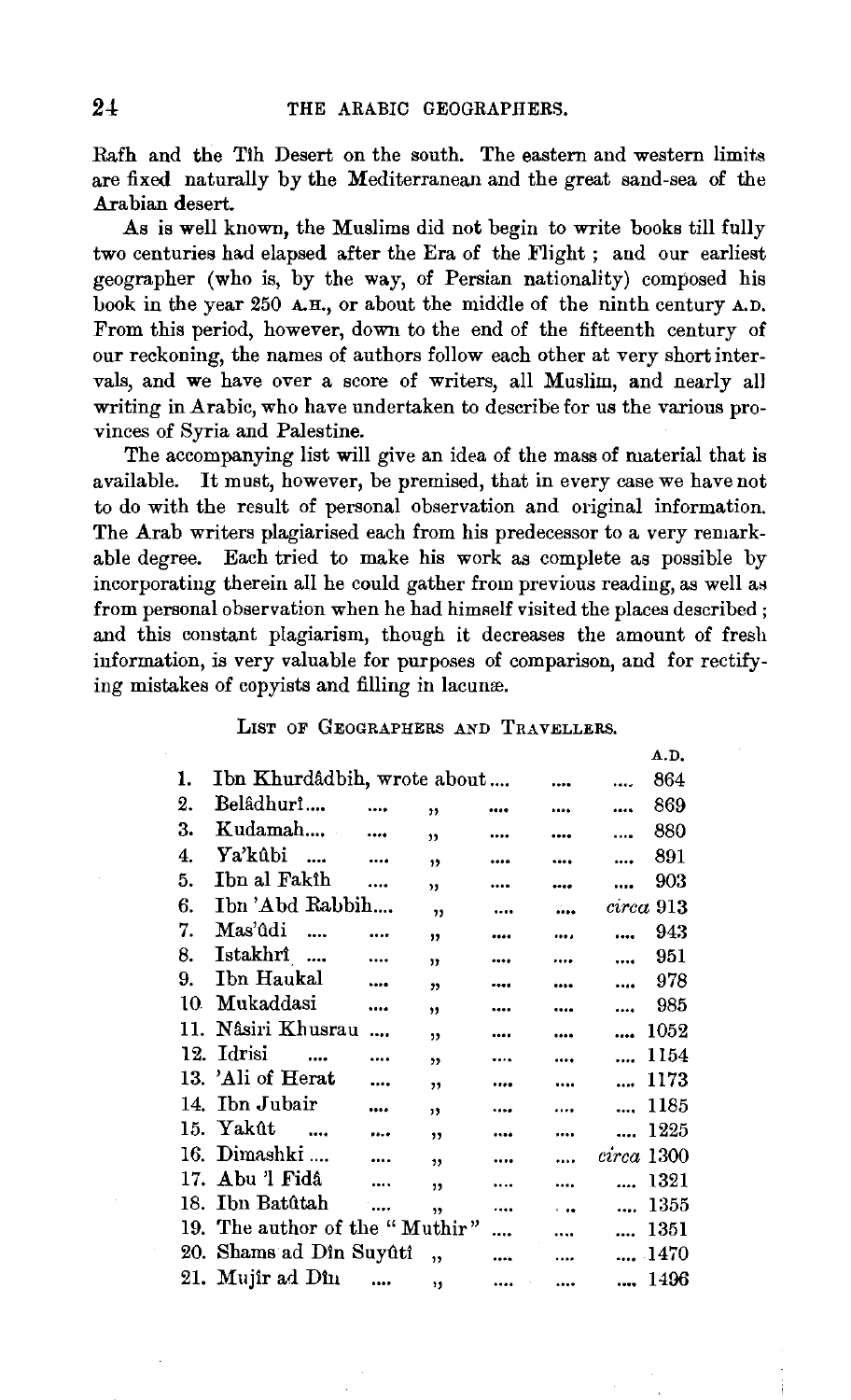It may perhaps be interesting to give a cursory note on each of the above mentioned writers, that our readers may have some idea of what manner of men they were, and of the nature of the work each performed.

1. Ibn Khurdadbih the first name on the list, was, as before noted, a Persian by birth ; as in fact his father's name shows, for *Khurdad-bih*  signifies in old Persian "Good gift of the Sun," or as the Greeks would have said, "Heliodorus." Ibn Khurdâdbih was born about the commencement of the third century of the Hejrah (corresponding to the ninth of our era) and flourished at the court of the Abbaside Caliph Al Mu'tamid at Bagdad. Under his government Ibn Khurdâdbih held the office of Chief of the Post in the province of Jibal, the ancient Media, and with a view, doubtless, of instructing his subordinates, compiled the Handbook of Routes and Countries which has come down to us as one of the earliest of Muslim geographical treatises.

2. The work of Belâdhurî is of an entirely different order, and only in a very secondary sense geographical. His is the earliest historical account we possess of the " Conquests" of the Muslims. He was born at Bagdad, and receiving his education there during the days of the great Al Mamftn, lived to enjoy the favour of the Caliphs Al Mutawakkil and. Al Musta'in. He wrote his great "Book of the Conquest" about the year 869 A.D., and died in 892. His work is unfortunately almost barren of geographical description, the names of the places only being given and nothing more ; all detail is confined to the ordering of the battles and the accounts of those who took part in the action.

3. Kudamah, who wrote a small book on the Revenues of the Muslim Empire about the year 880 A.D., was of Christian origin, but like most of his compeers found it to his advantage to embrace Islam. He occupied the post of accountant in the Revenue Department at Bagdad, and we know nothing further of him but that he died in 948. His work on the revenue contains some interesting geographical notes.

4. Ya'kûbi (also called Ibn Wâdhih) was both historian and geo grapher. In his history, which was written as early as the year 871 A.D., he clearly states that the Dome of the Rock was the work of the Caliph 'Abd al Malik, and gives the reason that prompted him to construct it.' His geography was written some twenty years later than his first work, or about the year 891. It unfortunately has not reached us in a perfect state, but the section relating to Syria is in tolerably good preservation. The work is curious, for it gives notes on the settlements made by the various Arab tribes who had migrated into Syria, otherwise it is little more than a bare list of provinces with their chief cities, and only interesting for the information of what were great towns in those days.

Of Y'akûbi's biography but little is known. It would appear that he was born in Egypt, passed the earlier part of his life in Khurasân and

<sup>1</sup> A translation of this passage and of some others giving early notices of Jerusalem will be found in my paper in tile *Quarterly Statement* for April, 1887.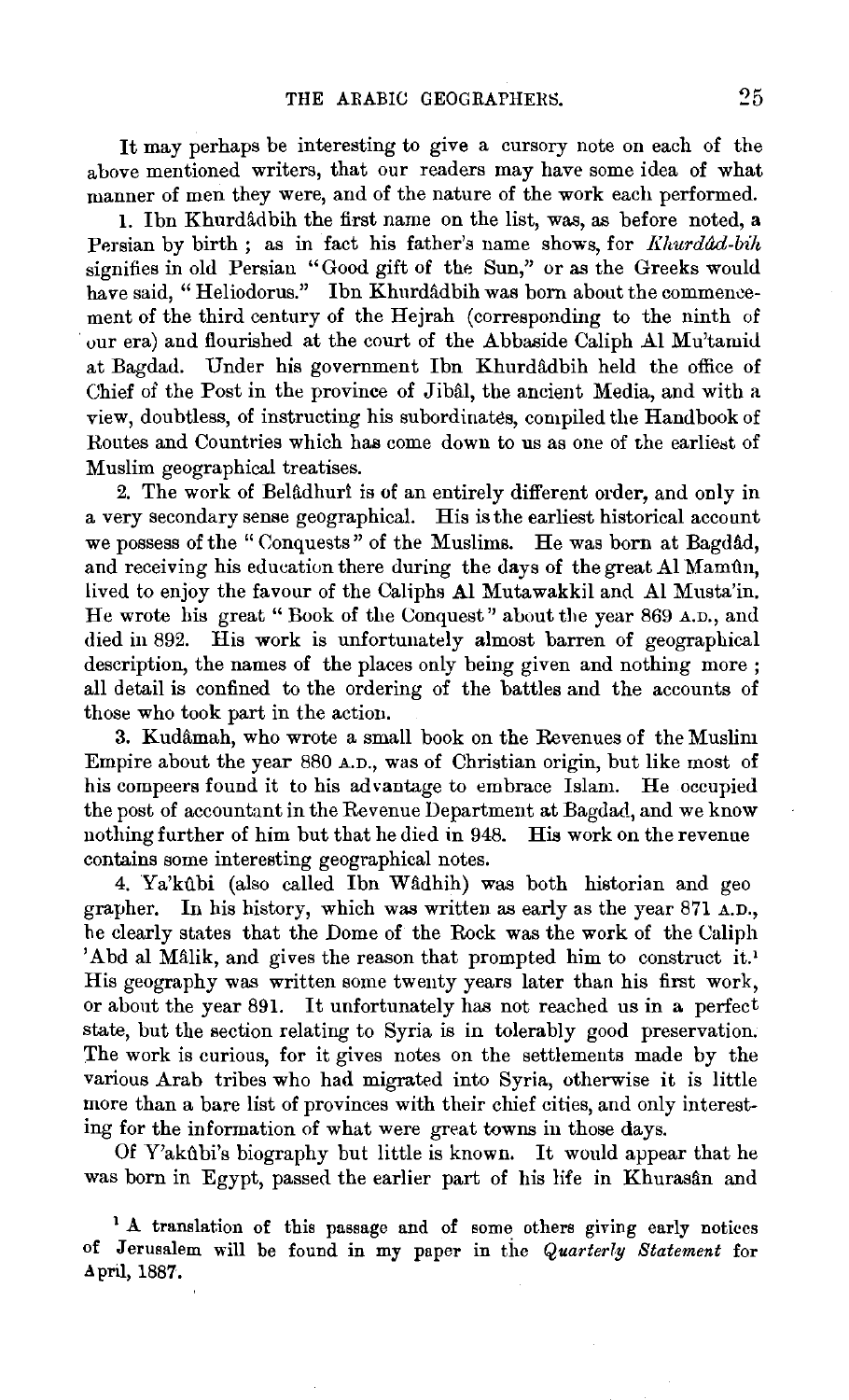the further east, and came back to spend his latter years on the banks of the Nile in the land of his birth.

5. lbn al Fakih, the author of a very curious geographical miscellany, was a native of Hamadân, in western Persia, and flourished during the Caliphate of Al Mo'tadhid at Bagdad. He wrote his work about the year 903 A.D., but unfortunately we only possess it in the form of a somewhat arhitrary abridgment made by a certain 'Ali Shaizari, of whom little more is known than his name. Ibn al Fakih gives ua a careful description of the Haram Area at Jerusalem, and is also, so far as I know, the first Arab author who notices the great stones at Baalbek, of which he notes the measurements.

6. The next name on the list is that of a Spanish Arab, Ibn 'Abd Rabbih, born at Cordova in 860, and died in the same city in 940. He composed an extremely interesting historical work, extending to three volumes in the Cairo printed edition, giving us details that are found nowhere else of the life and manners and customs of the pre-Islamic Arabs and others. The book is named "The Collar of Unique Pearls," and in it there is a chapter describing in great detail the appearance of the Haram Area at Jerusalem. Whether or not the author ever visited the Holy City I have been unable to discover; but if his description is not from his own observations he must at least have borrowed it from someone who was capable of making good use of his eyes.'

7. Mas'ûdi is the author of the most entertaining historical work to be found in the whole range of Muslim literature. His "Meadows of Gold" begin with the Creation, and tell us all the Arabs knew of universal history down to the year 943, when the work was written. Mas'ûdi was born in Bagdad towards the end of the eighth century of our era. In his youth he travelled widely, visiting Multan and India, and passing through Persia a second time on his way to India and Ceylon, whence he returned to Bagdad *via* Madagascar. He travelled through Palestine in 926, and spent some time at Antioch; then went and settled in Egypt about the year 955, where he died a year later, at Fostat, now called Old Cairo. Spread up and down his numerous volumes of historic lore are many geographical notes, which are of considerable value, especially when it is remembered the early period at which the author wrote, his powers of observation, and his great learning.

8, 9. The names of Istakhri (wrote 951) and Ibn Haukal (wrote 978) must be taken together, for the latter, who is by far the better known of the two, only brought out an emended and somewhat enlarged edition of the work of the former, giving it his own name. We have here to deal with the first systematic geography of the Arabs. It is not a mere road book, such as was Ibn Kurdadbih's, or a revenue list, as Kudamah's, but a sober description of each province in turn of the Muslim Empire, with its chief cities and notable places. lstakhri, a native of Persepolis, as his name implies, wrote his book to explain the maps that had been drawn

1 See the translation in *Quarterly Statement* for April, 1887.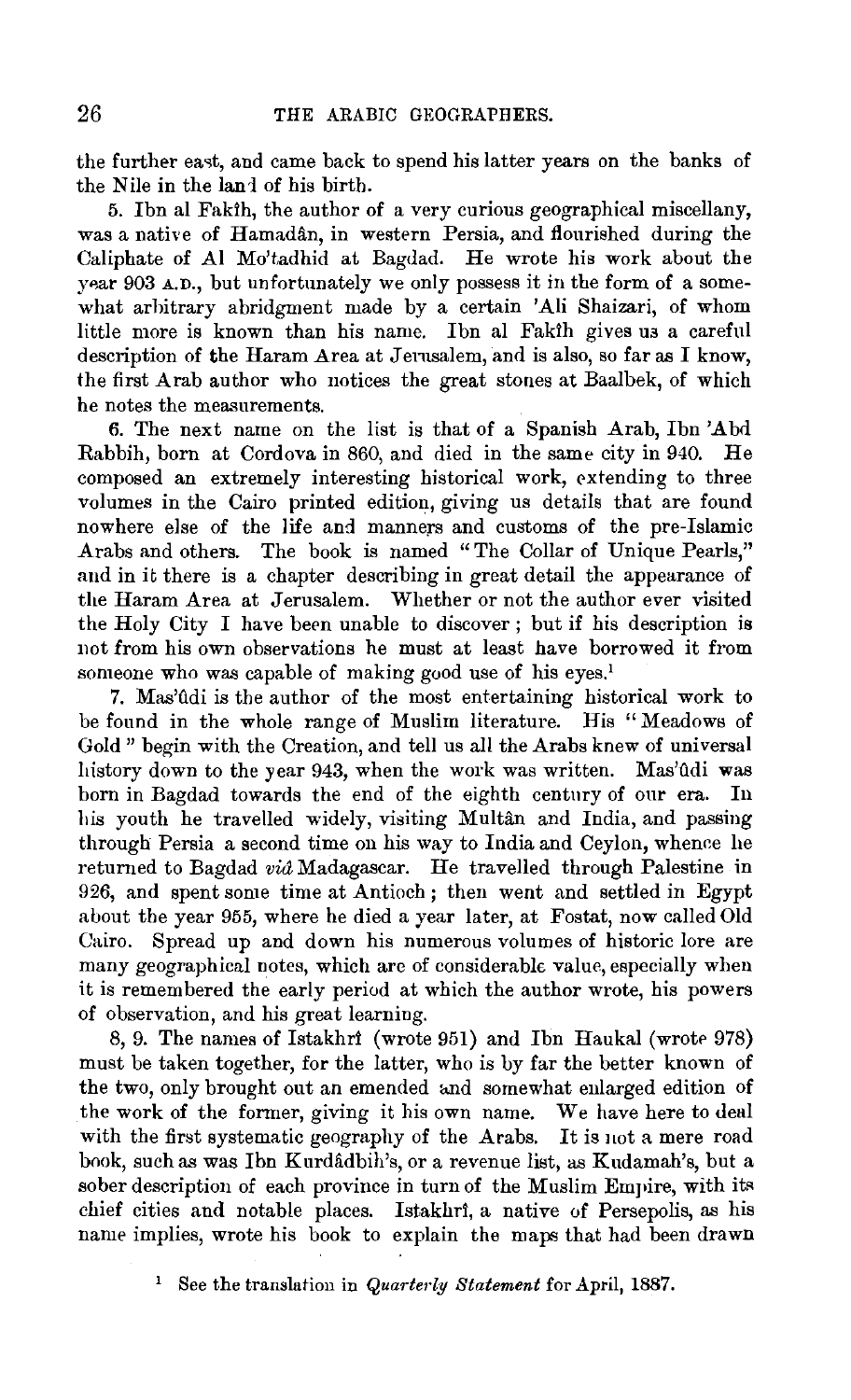up by a certain Balkhi, about the year 921, which maps are unfortunately not extant. Of Istakhri and Ibn Haukal all that we know is that they were both by trade merchants, and that they travelled far and wide in the pursuit of commerce. All further biographical details are wanting.

10. Of Mukaddasi I need say little here, having already given details of his life and work in the preface to my translation of his account of Syria and Palestine, recently published by the Palestine Pilgrims' Text Society. He wrote in 985, and his description of the Holy Land and its 'cities is the more valuable from his being himself a native of Jerusalem, as indicated by his name, AI Mukaddasi, the Hierosolymite.

11. Rather more than half a century later than Mukaddasi, and about half a century before the first Crusade, the' Persian traveller, Nâsir-i-Khusrau, passed through Palestine on his way to Mecca. He was in Jerusalem in 1052, and his description of the Holy City and the Haram Area is most minute, and extremely valuable, as being the last we have of the holy places before the coming of the Crusaders. Further details I need not give here, since before long I hope to bring out a translation from the Persian original of the Palestine section of his diary, to be included in the same series that has published Mukaddasi. The British Museum possesses a minute but very beautiful MS. of his work, and by its aid I have been able, I think, to emend many of the obscure passages in the edition of the French *savant*, M. C. Schefer.

12. The geographer, Idrisi, is perhaps better known in the west than any other Arab writer on this subject. As long ago as 1592 the text was printed in Rome. His geography was written in 1154, at the request of the Norman king, Roger 11, of Sicily, at whose court he resided. Idrisi was born at Ceuta, but of Spanish Arab parents. He travelled much, for he relates that he has seen the English and French coasts, and has lived at Lisbon. His description of Palestine is excellent, and that of Jerusalem in particular is interesting, for he wrote of it as it was during the occupation of the Crusaders. It would not, however, appear that he himself visited the Holy Land, and his information, therefore, must have been derived from the accounts that he obtained at the Court of Roger from books, and from those who had travelled in that country.

13. Another Muslim who has left us a description of sites in Palestine during Crusading times is 'Ali of Herat, who wrote in 1173 a small work on "The Places of Pilgrimage." Its most interesting section is that describing Hebron, wherein he gives an account of a visit to the Cave of Machpelah.• 'Ali of Herat, though of Persian origin, wrote in Arabic. The text of his work has not, as far as I know, ever been printed ; but the Bodleian possesses a good MS. copy. 'Ali died at Aleppo in 1215.

14. In 1185, two years before Saladin reconquered Jerusalem, the northern part of Palestine was visited by the traveller Ibn Jnbair, a Spanish Arab, born at Valencia in 1145. Ibn Jnbair set out out on his

<sup>1</sup> I have given a translation of Yakut's version of the story in my paper on Suyûtî.-J.R.A.S., vol. xix, 1887, April.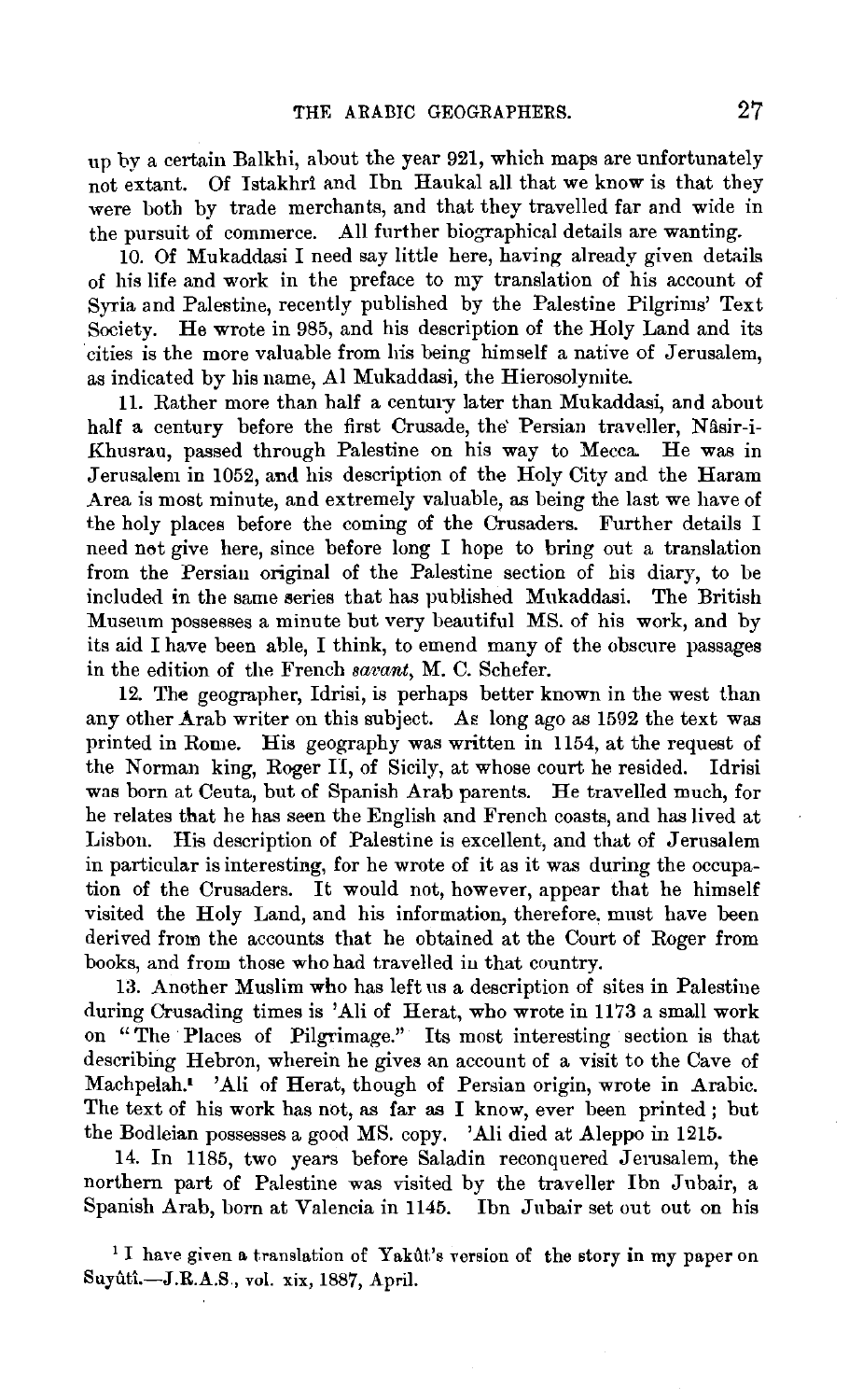travels from Granada in  $1183$ ; he came first to Egypt, went up the Nile, and then across the desert to Aidhab, on the Red Sea, whence he reached Mecca, and subsequently Medina. Thence he crossed Arabia to Kufah and Bagdad (of which he has left a most interesting account), and travelling up the Tigris bank, crossed from Mosul to Aleppo, travelled down to Damascus (of which he has also given a detailed description), and thence on to Acre, where he took ship, and ultimately landed again on Spanish soil at Carthagena in 1185. Unfortunately for us he did not visit Jerusalem. He made two other journeys to the East subsequent to the one above mentioned, and on the retum journey died at Alexandria, in Egypt. His description of the places he saw is lively and exact, although from the omate style in which he wrote a literal translation of his diary would be tiresome reading.

15. For the immense extent of his labours and the great bulk of his writings Yakût has certainly the first rank among Muslim geographers. By birth a Greek and a slave, he was brought up and received a scientific education at Bagdad, in his master's house, who was a merchant. The details of his biography would take too long to recount here ; suffice it to say that at various periods of his wandering life he sojourned at Aleppo, Mosul, Arbela, and Marv, and that he fled from this latter city (in those days renowned for its numerous libraries) in 1220 on the advent of the armies of Jenghis Khân. Travelling across Persia and through Mesopotamia, he ultimately reached Syria, and settled down at Aleppo, in which city he died in 1229. His great geographical lexicon, which describes in alphabetical order every town and place of which Yakût could obtain any information throughout the many kingdoms of the Muslims, was completed in the year 1225. It is a storehouse of geographical information, the value of which it would be impossible to over-estimate, and since no translation has ever been attempted of the articles therein relating to Palestine and Syria I hope to bring to light much that is new by giving an English version of what the great geographer has to say about the cities and sites of the Holy Land.

After the days of Yakilt there is indeed very little new to be leamt fram the Arab geographers.

16. Dimashki, bom in 1256 at Damascus (as his name implies), wrote about the year 1300 a very jejune description of his native land. He was a contemporary of Sultan Bibârs, and his work is of some value in connection with the Crusading Chronicles. He died at Safed in 1327.

17. His contemporary, Abu 'l Fidâ, some time Prince of Hamâh, and a collateral descendant of the great 8aladin, is a geographer of far higher merit. His chapter on Syria and Palestine is for the most part not copied from books, for as he is describing his native country he writes from personal observation. The work was completed in 1321. Abu 'l Fida himself was bom at Damascus in 1273. He lived under the Mamlûk Sultans Kalaun, Lajûn, and Malik en Nâsir, and was made Governor of Hamah in 1310, in which city he died in 1331.

18. Ibn Ratiltah, the Berber, may well take rank with the Venetian,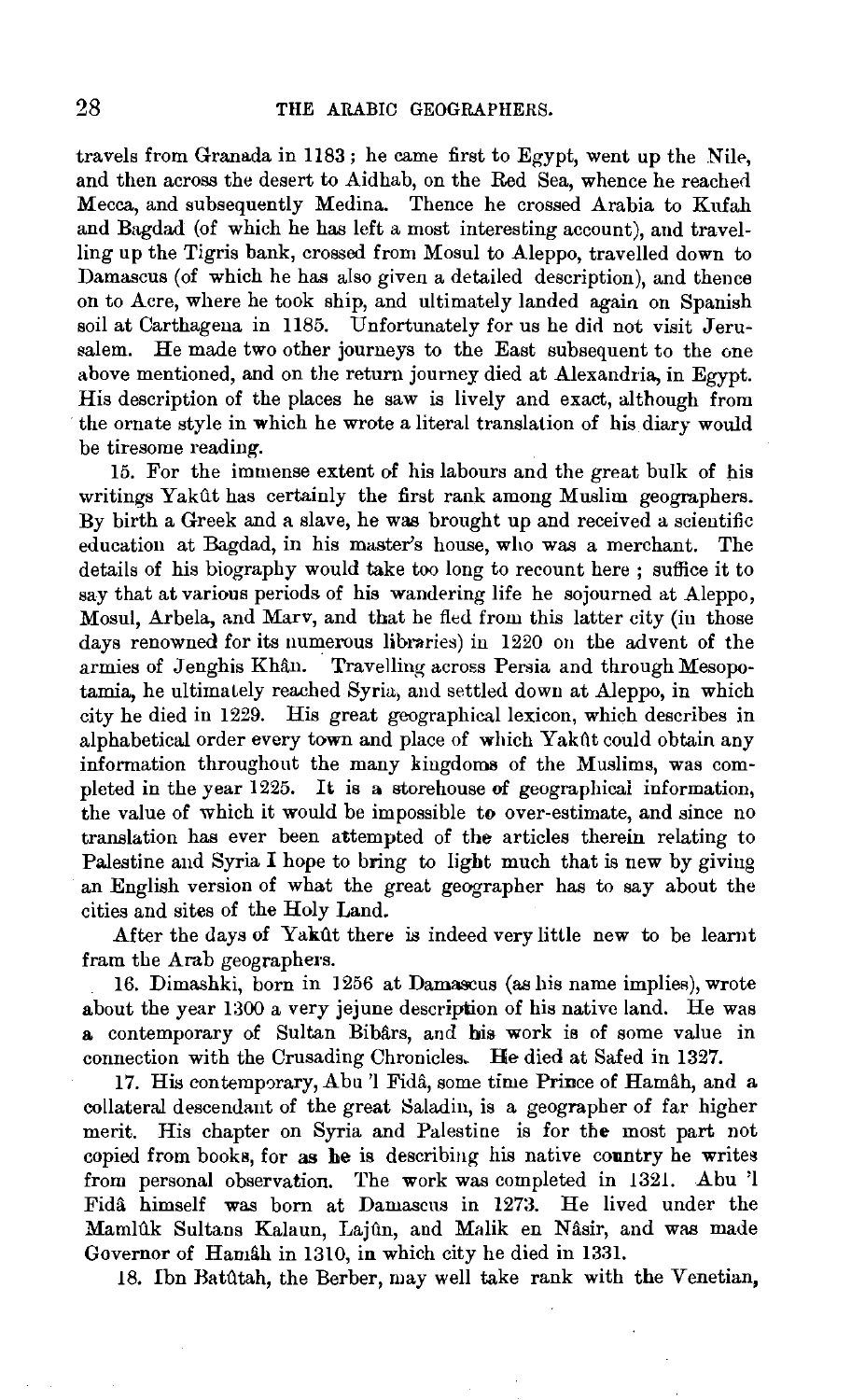Marco Polo, for the marvellous extent of his journeyings. He was born at Tangiers about the year 1300, and at the age of twenty-five set out on his travels.

Of these he has left us a full description, written in the year 1355. His route in the barest outline is all that can be indicated in this place. Rtarting from Morocco he visited in succession Tunis, Tripoli, and Egypt ; going up through Palestine and Syria, he accompanied the Hajj to Medina and Mecca, went thenoo on through Mesopotamia to Persia, and returning, spent some months, first at Bagdad, and subsequently at Mosul. From Mosul he went again to Mecca, and from there travelled through Yemen, and so back to Egypt. From Egypt he took ship for Asia Minor, and afterwards visited Constantinople, the Crimea, Astrakhan, Kharizm, Tartary, Transoniana, Afghanistan, and finally reached India, where he spent a considerable time at Delhi. From India he sailed to the Maldive [slands and Ceylon, taking them on his way to China ; and on the return journey visited Sumatra. After long voyaging he again found himself at Mecca, and from the Holy City took his way home to Fez vid the Sudan and Timbuctoo. He subsequently visited Spain ; and died at Fez, at an advanced age, in the year 1377.

Ibn Batûtah's account of what he saw in Palestine is extremely curious, and his description of Jerusalem goes into considerable detail. Possibly it might be worth while to translate his Palestine route *in extenso*, and give it in the form of one of the " Pilgrims."

19, 20, and 21. The last three names on the list are those of the Jerusalem Topographers. The earliest of them, the author of the much quoted "Muthir al Ghiram"-which only exists in MS.-wrote in the year 1351.

His work forms the foundation of the description of Jerusalem, written in 1470 by Shams ad Dîn Suyûtî,<sup>2</sup> and lastly, Suyûtî plus the "Muthir" has been incorporated by Mujir ad Din, chief judge of the Holy City, in the detailed description he has given us of Jerusalem, written a quarter of a century later than Suyutt, in the year 1496. From a topographical point of view these three taken together correct one another, and the last of them describes the sites of Jerusalem very much as they stand at the present day.

A few words must now be added in conclusion to indicate the method it is proposed to follow in the work I hope, before very long, to lay before the subscribers to the Palestine Exploration Fund. A first chapter therein will be devoted to a general account-as found in the various Arab geographers-of Palestine and Syria; giving the political divisions of the country at various epochs, its products and peculiarities, its commerce, and, in short, all details that are of a general order. Next in place, as being by far the most voluminous, I propose to give the article on Jerusalem. It will contain a careful translation, with the needful notes,

<sup>1</sup> See J. R. As. Soc., April, 1887, for a full account and translation of the more important parts of his work.